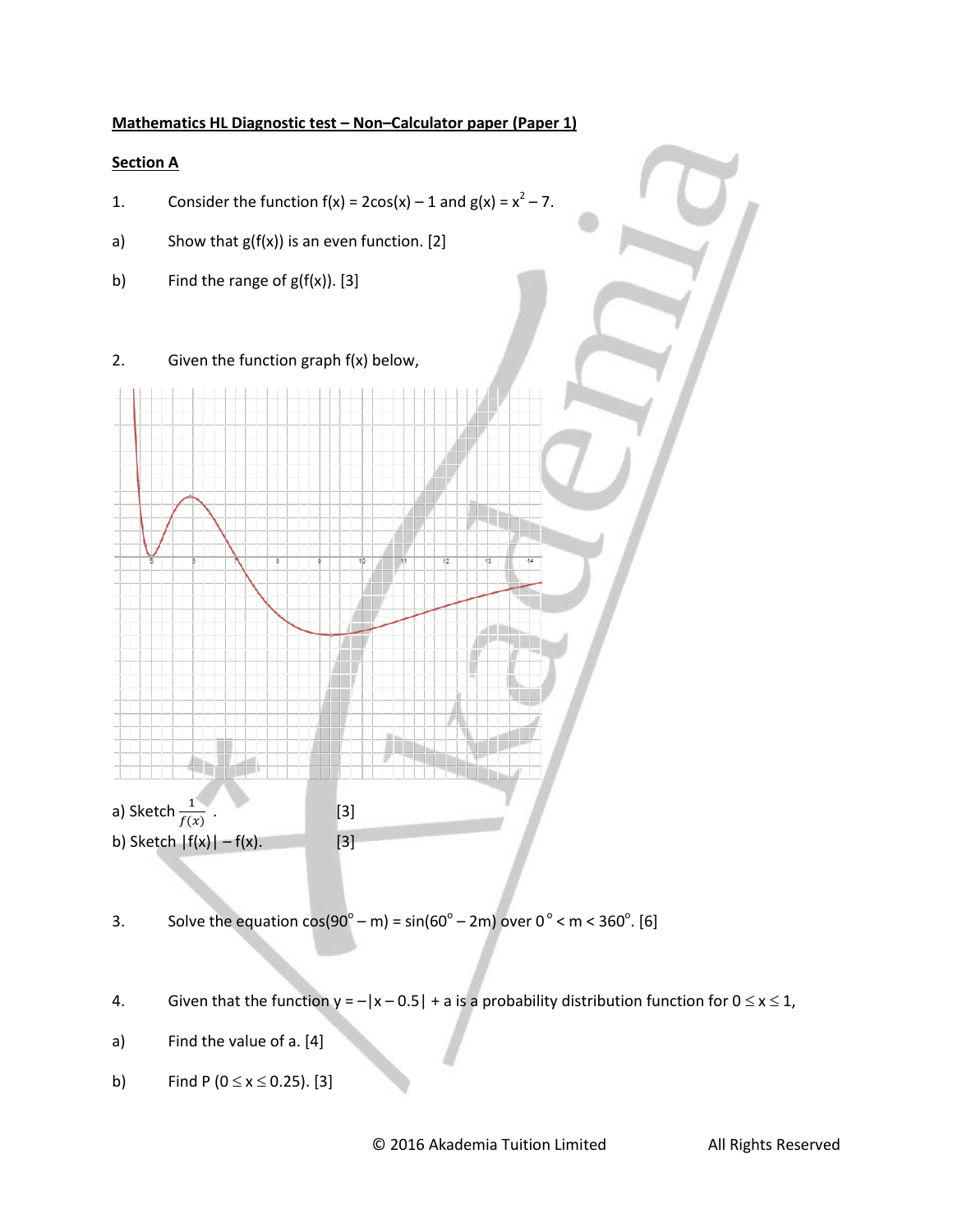5. In the expansion  $(x + \sqrt{5})^n$ , the coefficient of the x and  $x^3$  terms are the same. Find n. [6]

6. Let  $f(x) = x^2 - 3$  and  $g(x) = -(x - 2)(x - 8)$ .

a) Deduce the coordinates of points of intersection of  $f(x)$  and  $g(x)$  if they exist. [2]

b) Find the equations of the two common tangents between the two parabolas. [8]

7. The number of fish caught on a fishing trip is modeled by the Poisson distribution with mean  $\lambda$ . Let X be the number of fish caught during a particular trip. It's given that the probabilities  $P(X = 2)$ ,  $P(X = 1)$ 3) and P(X = 4) form consecutive terms of an arithmetic sequence. Deduce the possible values of  $\lambda$ . [5]

8. A sequence is given by the recursive relation T<sub>1</sub> = 1, T<sub>n+1</sub> = 1 +  $\frac{0}{T_n}$  for all other positive–integer values of n. Prove by mathematical induction that  $T_m < 3$  for all odd values of m. [6]

9. Consider the cubic polynomial  $x^3 - 11x + 150$ .

a) Show that  $x + 6$  is a factor of the polynomial. [1]

b) Hence determine all 6 roots of the equation  $z^6 - 11z^2 + 150 = 0$ . [8]

# **Section B**

10. Consider the graph  $y = f(x) = \frac{5x-15}{x-4}$ .

a) Sketch f(x), clearly indicating all asymptotes and intercepts.[3]

b) Let  $g(x) = -(x - 3)(x - 10)$ . Solve  $f(x) \ge g(x)$ . [5]

c) Consider the finite region between the x–axis, the y–axis and  $f(x)$ . Find the area of the biggest rectangle that can be inscribed within the region, justifying that the value that you calculated is a maximum. [6]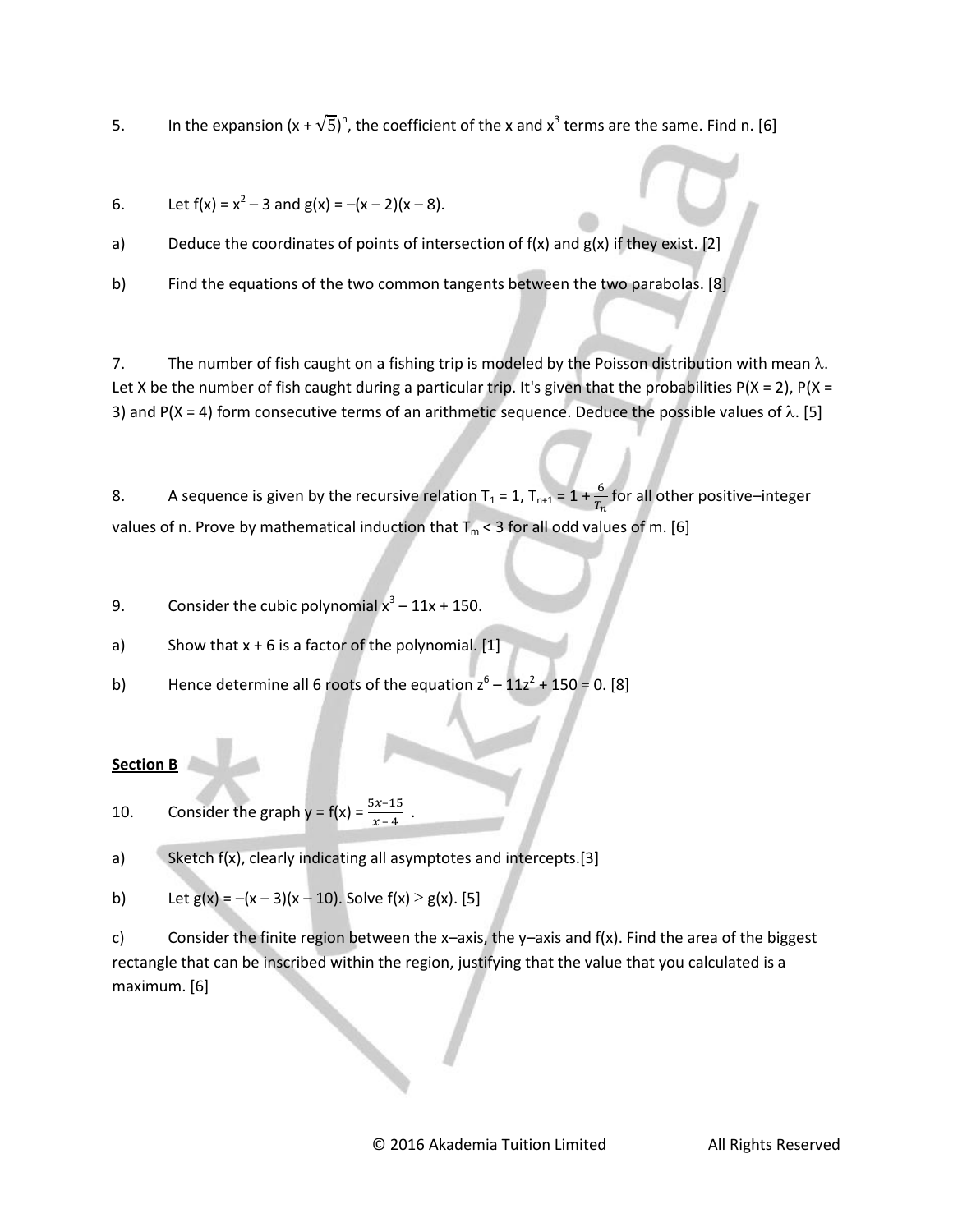11. Consider the region confined by the x-axis of graph  $y = \sin x$  between 0 to  $\pi$ .

a) Find the area of this region. [1]

b) Find the volume of revolution when this region is revolved  $2\pi$  radians around the x-axis. [4]

c) Show that the volume of revolution when this region is revolved  $2\pi$  radians around the y-axis is  $2\pi^2$  cubic units. [10]

12. A book, placed 30 cm away from a 30 cm-tall desk lamp, is being opened:



a) By adding a suitable construction line, show that for  $0 < \theta < \frac{\pi}{2}$  $\frac{\pi}{2}$ , the length of the shadow, s, is given by

$$
s = \frac{90(\sin\theta + \cos\theta)}{5 - 3\sin\theta} \quad [4]
$$

b) At t = 0 second, the book is closed. The book is now opened such that the angle  $\theta$  increases at a constant rate of 1/3 radians per second.

i) Find the rate of decrease of the length of the shadow when  $\theta = \frac{\pi}{2}$  radians. [5]

ii) Show that the angle  $\theta$  that gives the longest possible shadow satisfies sin(2 $\theta$ ) =  $\frac{m}{n}$  where m and n are integers to be found. [6]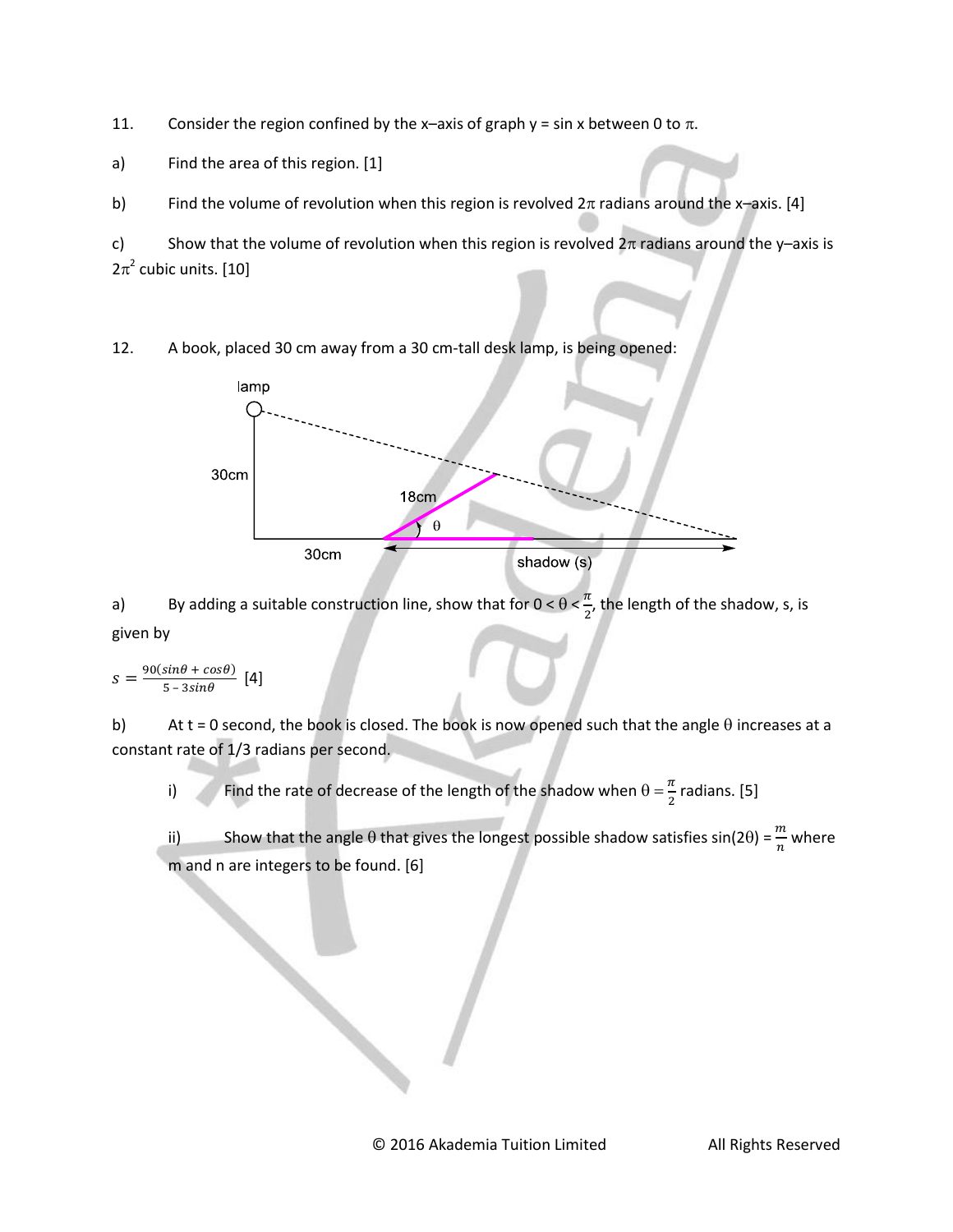13. Consider the two line equations

$$
L_1: \begin{pmatrix} x \\ y \\ z \end{pmatrix} = \begin{pmatrix} 1 \\ 0 \\ 7 \end{pmatrix} + s \begin{pmatrix} 3 \\ 5 \\ 4 \end{pmatrix} \text{ and } L_2: \begin{pmatrix} x \\ y \\ z \end{pmatrix} = \begin{pmatrix} 2 \\ 11 \\ m \end{pmatrix} + t \begin{pmatrix} -2 \\ -1 \\ 2 \end{pmatrix}
$$

a) Find the value of m such that  $L_1$  and  $L_2$  intersect, and find the point of intersection. [6] You may use the value of m from part a) to attempt part b).

b) A plane P contains the origin and is parallel to both  $L_1$  and  $L_2$ . Show that the equation of this plane is  $2x - 2y + z = 0$ . [2]

c) Find the range of values of m such that the plane in b) is closer to  $L_2$  than to  $L_1$ . [8]

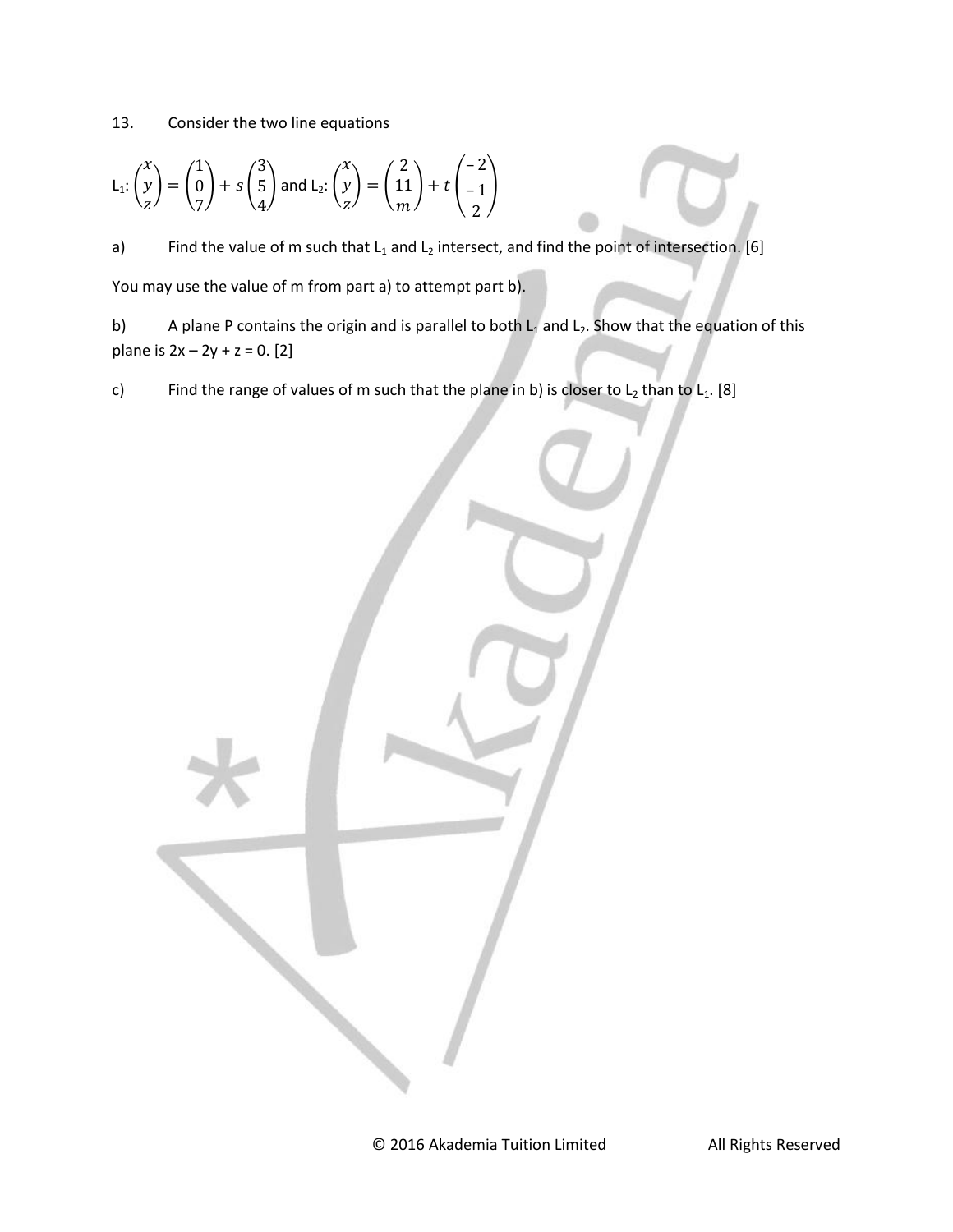### **Mathematics HL Diagnostic test –Calculator paper (Paper 2)**

## **Section A**

1. 8 black balls and 4 green balls are placed in a bag, and 3 balls are drawn without replacement. Find the mean and standard deviation for the number of black balls within the 3–ball sample. [6]

2. Consider the three plane equations

 $P_1$ :  $x + z = 4$  $P_2$ :  $4x + ky - z = 21$  $P_3$ :  $x - 6y + kz = 10$ 

There are two values of k that will lead to the system of equations not having a unique solution.

a) Find these two values of k. [4]

b) The system is consistent for only one of the values of k above. Find the general solution for this value of k. [4]

3. Determine the complex number z that satisfies  $|z| = \sqrt{90}$  and arg(z + 6) =  $\frac{3\pi}{4}$ . [5]

4. How many ways are there to seat 5 people within a row of 11 empty seats so that......

a) no one is immediately next to each other? [3]

b) 3 people are sitting together, while the other two are separated from each other and also from the group of 3? [3]

5. Given that y =  $\cos^2 x (\sin x + k)$  where k is a constant, show that  $\cos^2 x \frac{d}{dx}$  $\frac{dy}{dx} = \cos^5 x - \sin(2x)$ . [5]

6. The curve C has equation  $x^2 - y^2 = 8$ . Determine the coordinates of the two points on C at which the normal passes through the point (0, 4). [6]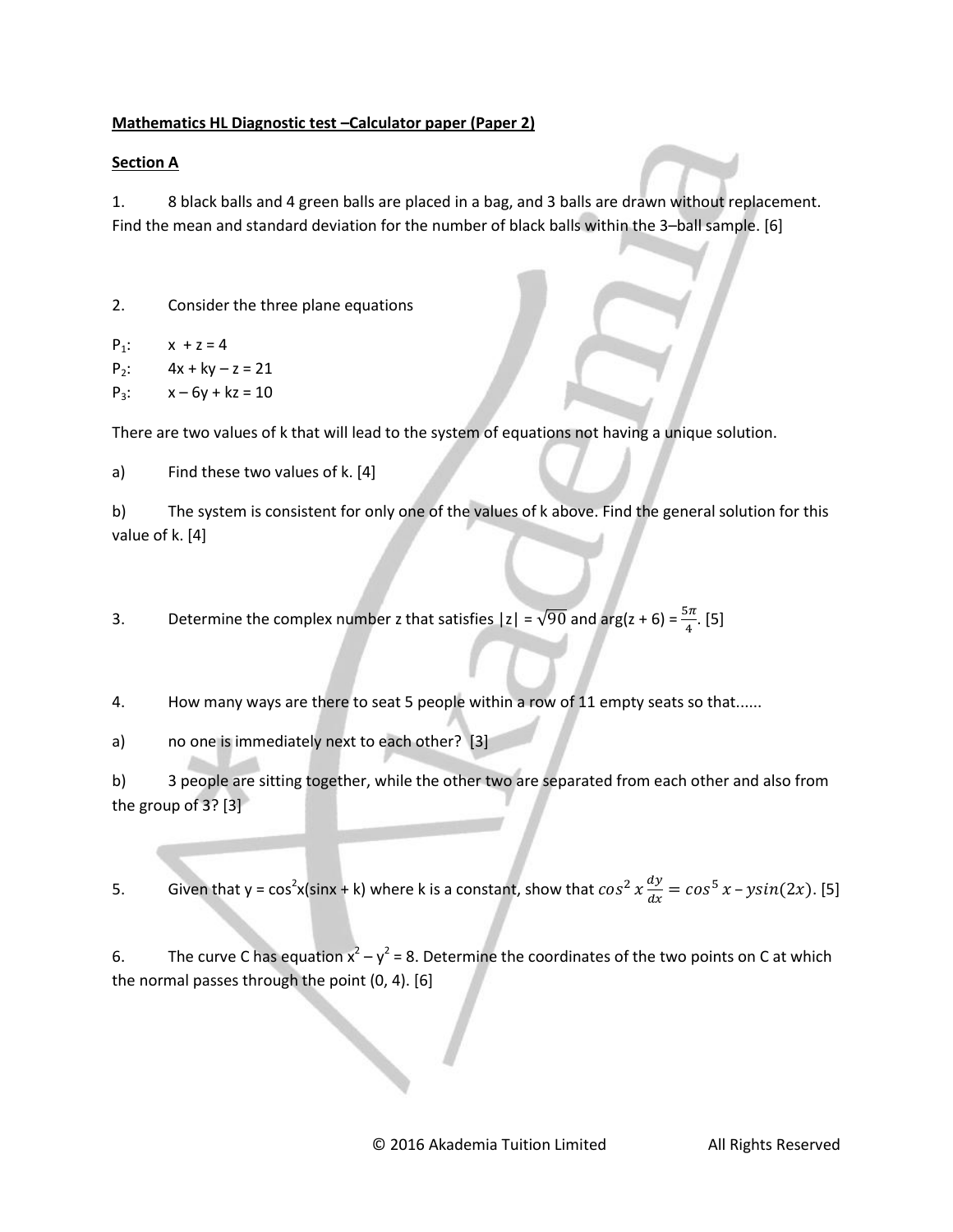7. The body–mass index of American female adults is known to follow the normal distribution of mean 28 and standard deviation 6. A female is deemed obese if her body–mass index exceeds 30.

a) Find the chance that a group of 10 females contains 4 or more obese females. [4]

b) Given that a group of 10 females contain at least 4 obese females, find the probability that there are no more than 6 obese females. [3]

8. In a school cafeteria a group of students are surveyed about their preferences for peppering their soup (P) and creaming their coffee (C). Let P and C represent the proportion of students who pepper their soup and cream their coffee respectively. It's known that P(P) < P(C). Assume that P and C are independent events.

a) Find the value of P(P) and P(C) if P(P  $\cap$  C) = P(P' $\cap$  C') =  $\frac{91}{400}$ . [4]

b) Given that a student likes to add condiment to only 1 of the two items, find the probability that it's pepper to soup. [3]

9. At 12:00 noon  $(t = 0)$  two boats start to travel according to the following vector equations (distances and times in km and hour, respectively)

 $B_1$ :  $r = (i + 7j) + t(4i + 2j)$   $B_2$ :  $r = (5i + 4j) + t(5i + 3j)$ 

a) Find the position vector of the point where they cross path? [5]

b) Find when they are closest to each other? [5]

# **Section B**

10. (Calculator allowed) An object free–falls amidst air resistance, starting from rest, with the acceleration, as a function of time, given by  $a(t) = 10e^{-0.25t}$ , with all distances and time given in meters and seconds, respectively.

a) The terminal velocity of the object is velocity of the object at extremely large values of t. Find the terminal velocity of the object. [6]

b) Find the time when the object's velocity is 99% of the terminal velocity, giving your answer in the form of ln(k) where k is an integer. [3]

c) Find the average speed of the object over the 20 seconds [4].

d) How long does it take for the object to fall 1000 meters? [3]

© 2016 Akademia Tuition Limited All Rights Reserved